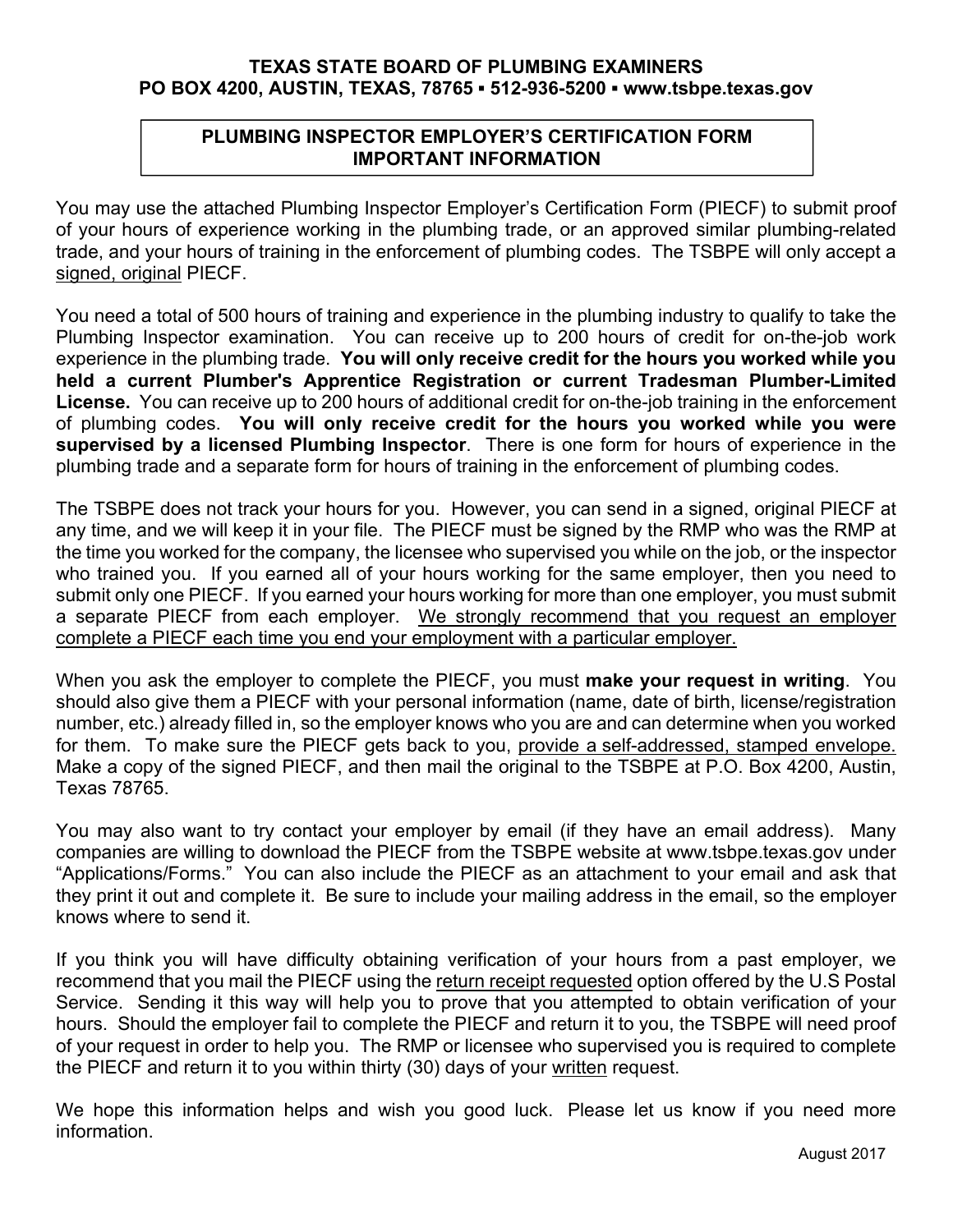### **TEXAS STATE BOARD OF PLUMBING EXAMINERS PO BOX 4200, AUSTIN, TEXAS, 78765 ▪ 512-936-5200 ▪ www.tsbpe.texas.gov**

## **PLUMBING INSPECTOR EMPLOYER'S CERTIFICATION FORM**  400 August 2017

| ▶ Please only use this form if you are applying to take the Plumbing Inspector examination. |  |  |  |
|---------------------------------------------------------------------------------------------|--|--|--|

| Applicant's Last Name |                              | MI<br>First ____________________   |  |
|-----------------------|------------------------------|------------------------------------|--|
|                       |                              |                                    |  |
| $City$ St             |                              | Zip Code Telephone #               |  |
| Email                 |                              | Date of Birth <b>Exercise 2008</b> |  |
| Social Security No.   | State Issue D.L. or I.D. No. |                                    |  |

*Disclosure of your social security number is required. Your social security number is being solicited pursuant to Texas Family Code § 231.302 for use by the state's Title IV-D agency to assist in the administration of laws relating to child support enforcement under 42 U.S.C. §§ 601-617 and 651-669.*

**►** By signing below, both the above-named Applicant, and the Plumbing Inspector that supervised the Applicant, certify that the Applicant has completed on-the-job training in the enforcement of plumbing codes under the supervision of a licensed inspector for the period(s) shown below. The Applicant and the Plumbing Inspector also certify that the information submitted is true and correct and understand that submitting false information to the Board may result in criminal and/or administrative penalties to the Applicant and the Plumbing Inspector.

| DATE(S) EMPLOYED<br>(Supporting documentation may be required) |                  |                           |  |  |
|----------------------------------------------------------------|------------------|---------------------------|--|--|
| <b>FROM: MONTH / YEAR</b>                                      | TO: MONTH / YEAR | <b>TOTAL HOURS WORKED</b> |  |  |
|                                                                |                  |                           |  |  |
|                                                                |                  |                           |  |  |
|                                                                |                  |                           |  |  |
| TOTAL OF HOURS WORKED LISTED ABOVE ▶                           |                  |                           |  |  |

Will the applicant be employed by, or under contract with, the City to perform plumbing inspections if he or she passes the Plumbing Inspector Examination?  $\Box$  Yes or  $\Box$  No

| <b>Signature of Plumbing Inspector</b> | Date |
|----------------------------------------|------|